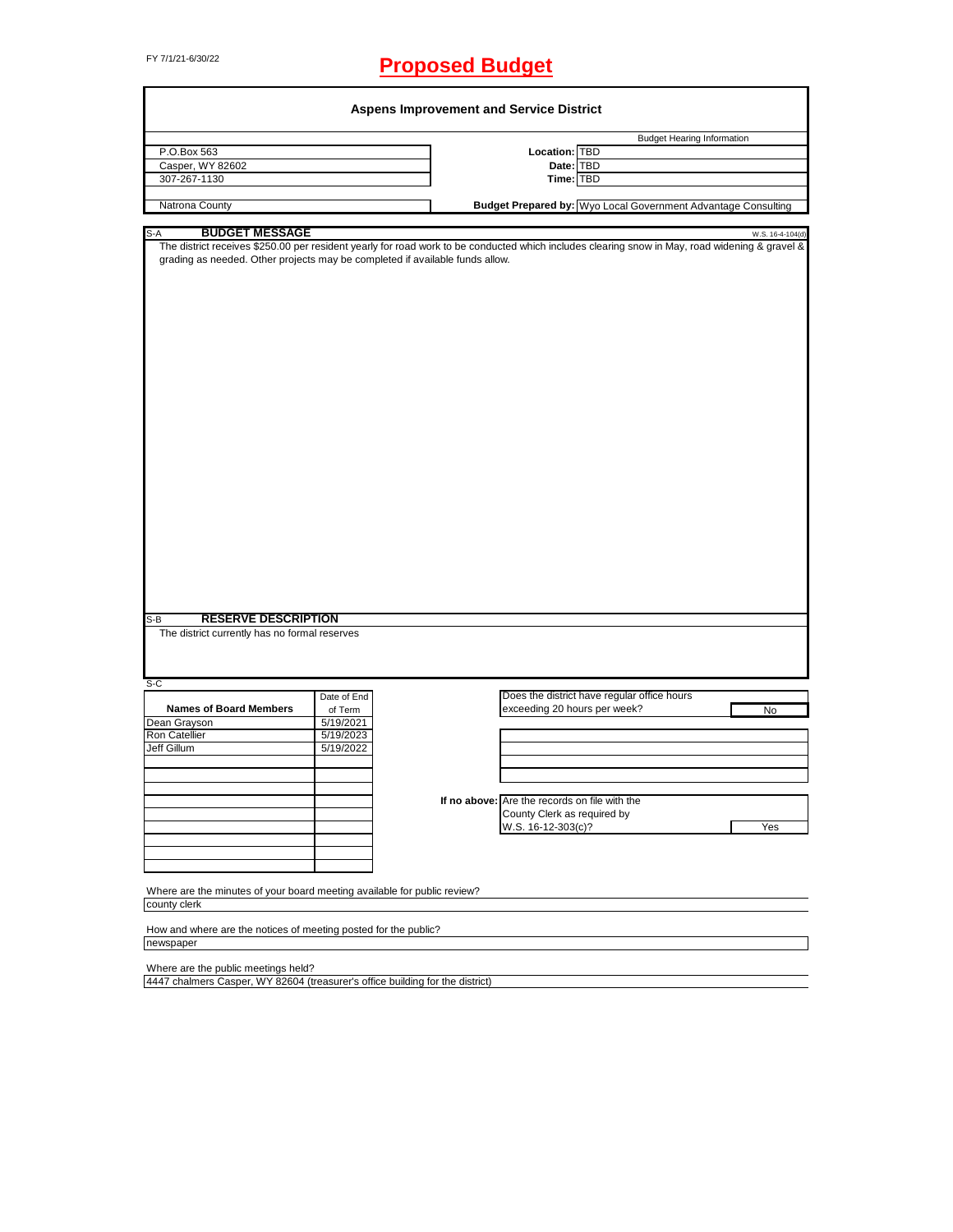### **PROPOSED BUDGET SUMMARY**

|       | <b>OVERVIEW</b>                                             | 2019-2020<br>Actual | 2020-2021<br>Estimated | 2021-2022<br>Proposed | Pending<br>Approval |
|-------|-------------------------------------------------------------|---------------------|------------------------|-----------------------|---------------------|
| $S-1$ | <b>Total Budgeted Expenditures</b>                          | \$22,737            | \$10,935               |                       | \$20,935            |
| $S-2$ | <b>Total Principal to Pay on Debt</b>                       | \$0                 | \$0                    |                       |                     |
| $S-3$ | <b>Total Change to Restricted Funds</b>                     | \$0                 | \$0                    |                       |                     |
| $S-4$ | <b>Total General Fund and Forecasted Revenues Available</b> | \$17,952            | \$17,053               | \$21.118              |                     |
| $S-5$ | <b>Amount requested from County Commissioners</b>           | \$14,649            | \$13,750               | \$13.750              |                     |
| $S-6$ | <b>Additional Funding Needed:</b>                           |                     |                        |                       |                     |

|                  | <b>REVENUE SUMMARY</b>                       | 2019-2020       | 2020-2021       | 2021-2022                               | Pending                                                                                                                                                                                                                                                                                                                                                                                                                                                             |
|------------------|----------------------------------------------|-----------------|-----------------|-----------------------------------------|---------------------------------------------------------------------------------------------------------------------------------------------------------------------------------------------------------------------------------------------------------------------------------------------------------------------------------------------------------------------------------------------------------------------------------------------------------------------|
|                  |                                              | Actual          | Estimated       | Proposed                                | Approval                                                                                                                                                                                                                                                                                                                                                                                                                                                            |
|                  |                                              |                 |                 |                                         |                                                                                                                                                                                                                                                                                                                                                                                                                                                                     |
| $S-7$            | <b>Operating Revenues</b>                    | \$0             | \$0             | \$0                                     | en de la familie de la familie de la familie de la familie de la familie de la familie de la familie de la fam<br>Constituit de la familie de la familie de la familie de la familie de la familie de la familie de la familie d                                                                                                                                                                                                                                    |
| $S-8$            | Tax levy (From the County Treasurer)         | \$14,649        | \$13,750        | \$13,750                                | <u> Karlin Maria Sant</u>                                                                                                                                                                                                                                                                                                                                                                                                                                           |
| $S-9$            | <b>Government Support</b>                    | \$0             | \$0             | \$0                                     | en de la familie de la familie de la familie de la familie de la familie de la familie de la familie de la fam<br>Constituit de la familie de la familie de la familie de la familie de la familie de la familie de la familie d                                                                                                                                                                                                                                    |
| $S-10$           | Grants                                       | \$0             | $\overline{50}$ | $\overline{50}$                         | en de la familie de la familie de la familie de la familie de la familie de la familie de la familie de la fam<br>Constituit de la familie de la familie de la familie de la familie de la familie de la familie de la familie d                                                                                                                                                                                                                                    |
| $S-11$           | Other County Support (Not from Co. Treas.)   | $\overline{50}$ | \$0             | \$0                                     | e de la composición de la composición de la composición de la composición de la composición de la composición<br>Campo de la composición de la composición de la composición de la composición de la composición de la composic                                                                                                                                                                                                                                     |
| $S-12$           | <b>Miscellaneous</b>                         | \$0             | \$0             | \$0                                     |                                                                                                                                                                                                                                                                                                                                                                                                                                                                     |
| $S-13$           | <b>Other Forecasted Revenue</b>              | \$0             | \$0             | \$0                                     |                                                                                                                                                                                                                                                                                                                                                                                                                                                                     |
|                  |                                              |                 |                 |                                         |                                                                                                                                                                                                                                                                                                                                                                                                                                                                     |
| $S-14$           | <b>Total Revenue</b>                         | \$14,649        | \$13,750        | \$13,750                                | <u> Martin Sa</u>                                                                                                                                                                                                                                                                                                                                                                                                                                                   |
|                  | FY 7/1/21-6/30/22                            |                 |                 | Aspens Improvement and Service District |                                                                                                                                                                                                                                                                                                                                                                                                                                                                     |
|                  | <b>EXPENDITURE SUMMARY</b>                   | 2019-2020       | 2020-2021       | 2021-2022                               | Pending                                                                                                                                                                                                                                                                                                                                                                                                                                                             |
|                  |                                              | Actual          | Estimated       | Proposed                                | Approval                                                                                                                                                                                                                                                                                                                                                                                                                                                            |
|                  |                                              |                 |                 |                                         | <u>i ka</u>                                                                                                                                                                                                                                                                                                                                                                                                                                                         |
| $S-15$           | <b>Capital Outlay</b>                        | \$21,802<br>\$0 | \$10,000        | \$20,000                                |                                                                                                                                                                                                                                                                                                                                                                                                                                                                     |
| $S-16$           | Interest and Fees On Debt                    |                 | \$0             | \$0                                     | en de la familie de la familie de la familie de la familie de la familie de la familie de la familie de la fam<br>De la familie de la familie de la familie de la familie de la familie de la familie de la familie de la famili                                                                                                                                                                                                                                    |
| $S-17$           | Administration                               | \$935           | \$935           | \$935                                   | a a an an t-                                                                                                                                                                                                                                                                                                                                                                                                                                                        |
| $S-18$<br>$S-19$ | <b>Operations</b><br><b>Indirect Costs</b>   | \$0<br>\$0      | \$0<br>\$0      | \$0<br>$\overline{30}$                  | en de la familie de la familie de la familie de la familie de la familie de la familie de la familie de la fa<br>Constitution de la familie de la familie de la familie de la familie de la familie de la familie de la familie<br>en de la familie de la familie de la familie de la familie de la familie de la familie de la familie de la fam<br>Constitution de la familie de la familie de la familie de la familie de la familie de la familie de la familie |
| <b>S-20R</b>     | <b>Expenditures paid by Reserves</b>         | \$0             | \$0             | \$0                                     | en de la familie de la familie de la familie de la familie de la familie de la familie de la familie de la fa<br>Construction de la familie de la familie de la familie de la familie de la familie de la familie de la familie                                                                                                                                                                                                                                     |
| $S-20$           | <b>Total Expenditures</b>                    | \$22,737        | \$10,935        | \$20,935                                | a a chuid ann                                                                                                                                                                                                                                                                                                                                                                                                                                                       |
|                  |                                              |                 |                 |                                         |                                                                                                                                                                                                                                                                                                                                                                                                                                                                     |
|                  |                                              | 2019-2020       | 2020-2021       | 2021-2022                               | Pending                                                                                                                                                                                                                                                                                                                                                                                                                                                             |
|                  | <b>DEBT SUMMARY</b>                          | Actual          | Estimated       | Proposed                                | Approval                                                                                                                                                                                                                                                                                                                                                                                                                                                            |
|                  |                                              |                 |                 |                                         |                                                                                                                                                                                                                                                                                                                                                                                                                                                                     |
| $S-21$           | <b>Principal Paid on Debt</b>                | \$0             | \$0             | \$0                                     | en de la familie de la familie de la familie de la familie de la familie de la familie de la familie de la fam<br>Constituit de la familie de la familie de la familie de la familie de la familie de la familie de la familie d                                                                                                                                                                                                                                    |
|                  |                                              |                 |                 |                                         |                                                                                                                                                                                                                                                                                                                                                                                                                                                                     |
|                  | <b>CASH AND INVESTMENTS</b>                  | 2019-2020       | 2020-2021       | 2021-2022                               | Pending                                                                                                                                                                                                                                                                                                                                                                                                                                                             |
|                  |                                              | Actual          | Estimated       | Proposed                                | Approval                                                                                                                                                                                                                                                                                                                                                                                                                                                            |
| $S-22$           | <b>TOTAL GENERAL FUNDS</b>                   | \$3,303         | \$3,303         | \$7,368                                 | <u> Karlin Sara</u>                                                                                                                                                                                                                                                                                                                                                                                                                                                 |
|                  |                                              |                 |                 |                                         |                                                                                                                                                                                                                                                                                                                                                                                                                                                                     |
|                  | <b>Summary of Reserve Funds</b>              |                 |                 |                                         |                                                                                                                                                                                                                                                                                                                                                                                                                                                                     |
| $S-23$           | <b>Beginning Balance in Reserve Accounts</b> |                 |                 |                                         |                                                                                                                                                                                                                                                                                                                                                                                                                                                                     |
| $S-24$           | a. Sinking and Debt Service Funds            | \$0             | \$0             | \$0                                     |                                                                                                                                                                                                                                                                                                                                                                                                                                                                     |
| $S-25$           | b. Reserves                                  | $\overline{50}$ | \$0             | \$0                                     | e al de la composición de la composición de la composición de la composición de la composición de la composició<br>Al de la composición de la composición de la composición de la composición de la composición de la composición                                                                                                                                                                                                                                   |
| $S-26$           | c. Bond Funds                                | \$0             | \$0             | \$0                                     | en de la familie de la familie de la familie de la familie de la familie de la familie de la familie de la fam<br>Concelho de la familie de la familie de la familie de la familie de la familie de la familie de la familie de                                                                                                                                                                                                                                     |
|                  | Total Reserves (a+b+c)                       | \$0             | \$0             | \$0                                     | en de la familie de la familie de la familie de la familie de la familie de la familie de la familie de la fam<br>Communesta de la familie de la familie de la familie de la familie de la familie de la familie de la familie d                                                                                                                                                                                                                                    |
| $S-27$           | Amount to be added                           |                 |                 |                                         |                                                                                                                                                                                                                                                                                                                                                                                                                                                                     |
| $S-28$           | a. Sinking and Debt Service Funds            | \$0             | \$0             | \$0                                     | en de la familie de la familie de la familie de la familie de la familie de la familie de la familie de la fa<br>Concello de la familie de la familie de la familie de la familie de la familie de la familie de la familie de                                                                                                                                                                                                                                      |
| $S-29$           | b. Reserves                                  | \$0             | \$0             | \$0                                     | e de la composición de la composición de la composición de la composición de la composición de la composición<br>Campo de la composición de la composición de la composición de la composición de la composición de la composic                                                                                                                                                                                                                                     |
| $S-30$           | c. Bond Funds                                | \$0             | \$0             | \$0                                     |                                                                                                                                                                                                                                                                                                                                                                                                                                                                     |
|                  | Total to be added (a+b+c)                    | \$0             | \$0             | \$0                                     | en de la familie de la familie de la familie de la familie de la familie de la familie de la familie de la fa<br>Concello de la familie de la familie de la familie de la familie de la familie de la familie de la familie de                                                                                                                                                                                                                                      |

S-31 **Subtotal** \$0 \$0 \$0 \$0 S-32 **Less Total to be spent** \$0 \$0 \$0 \$0 S-33 **TOTAL RESERVES AT END OF FISCAL YEAR** \$0 \$0 \$0 \$0 \$0 \$0

*End of Summary*

Date adopted by Special District

*Budget Officer / District Official (if not same as "Submitted by")*

Casper, WY 82602 **DISTRICT ADDRESS:** P.O.Box 563 **PREPARED BY:** Wyo Local Government Advantagent Advantage Consulting Consulting Consulting Consulting Consulting Consulting Consulting Consulting Consulting Consulting Consulting Consulting

**DISTRICT PHONE:** 307-267-1130

1/23/19 *Form approved by Wyoming Department of Audit, Public Funds Division Prepared in compliance with the Uniform Municipal Fiscal Procedures Act (W.S. 16-4-101 through 124) as it applies.*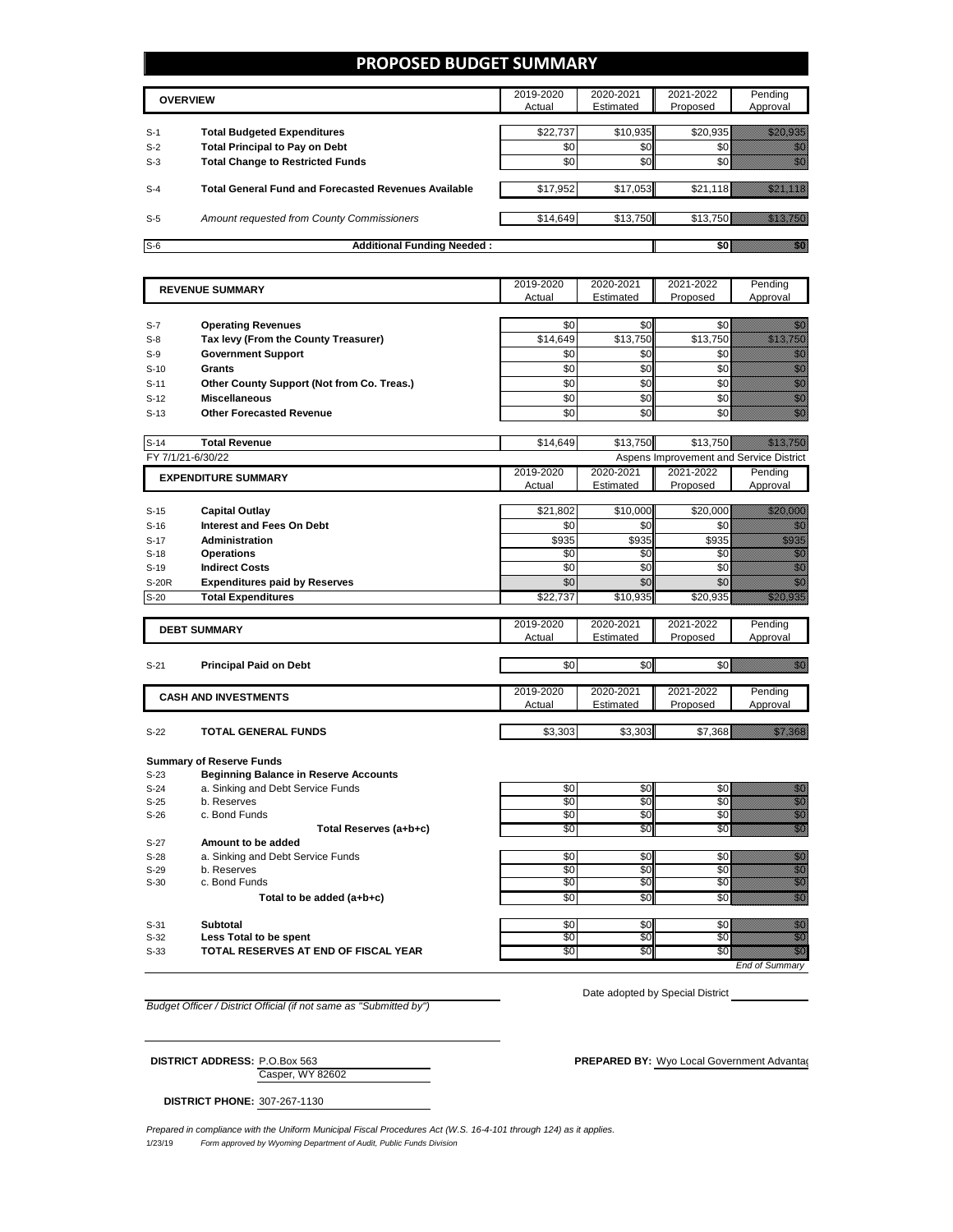|           | Aspens Improvement and Service District        |                  |           |           | <b>FYE</b>      | 6/30/2022                                                                                                                                                                                                                      |
|-----------|------------------------------------------------|------------------|-----------|-----------|-----------------|--------------------------------------------------------------------------------------------------------------------------------------------------------------------------------------------------------------------------------|
|           | <b>NAME OF DISTRICT/BOARD</b>                  |                  |           |           |                 |                                                                                                                                                                                                                                |
|           | <b>PROPERTY TAXES AND ASSESSMENTS</b>          |                  |           |           |                 |                                                                                                                                                                                                                                |
|           |                                                |                  |           |           |                 |                                                                                                                                                                                                                                |
|           |                                                | <b>DOA Chart</b> | 2019-2020 | 2020-2021 | 2021-2022       | Pending                                                                                                                                                                                                                        |
|           |                                                | of Accounts      | Actual    | Estimated | Proposed        | Approval                                                                                                                                                                                                                       |
| $R-1$     | <b>Property Taxes and Assessments Received</b> |                  |           |           |                 |                                                                                                                                                                                                                                |
| $R-1.1$   | Tax Levy (From the County Treasurer)           | 4001             | \$14,649  | \$13,750  | \$13,750        | <u>ting and the second second in the second second in the second second in the second second in the second second</u>                                                                                                          |
| $R-1.2$   | Other County Support (see note on the right)   | 4005             |           |           |                 |                                                                                                                                                                                                                                |
|           | <b>FORECASTED REVENUE</b>                      |                  |           |           |                 |                                                                                                                                                                                                                                |
|           |                                                |                  |           |           |                 |                                                                                                                                                                                                                                |
|           |                                                | <b>DOA Chart</b> | 2019-2020 | 2020-2021 | 2021-2022       | Pending                                                                                                                                                                                                                        |
|           |                                                | of Accounts      | Actual    | Estimated | Proposed        | Approval                                                                                                                                                                                                                       |
| $R-2$     | <b>Revenues from Other Governments</b>         |                  |           |           |                 |                                                                                                                                                                                                                                |
| $R - 2.1$ | State Aid                                      | 4211             |           |           |                 |                                                                                                                                                                                                                                |
|           | R-2.2 Additional County Aid (non-treasurer)    | 4237             |           |           |                 |                                                                                                                                                                                                                                |
|           | R-2.3 City (or Town) Aid                       | 4237             |           |           |                 |                                                                                                                                                                                                                                |
|           | R-2.4 Other (Specify)                          | 4237             |           |           |                 |                                                                                                                                                                                                                                |
|           | R-2.5 Total Government Support                 |                  | \$0       | \$0       | $\overline{50}$ | <u>i Sa</u>                                                                                                                                                                                                                    |
| $R-3$     | <b>Operating Revenues</b>                      |                  |           |           |                 |                                                                                                                                                                                                                                |
| R-3.1     | <b>Customer Charges</b>                        | 4300             |           |           |                 |                                                                                                                                                                                                                                |
|           | R-3.2 Sales of Goods or Services               | 4300             |           |           |                 |                                                                                                                                                                                                                                |
| R-3.3     | <b>Other Assessments</b>                       | 4503             |           |           |                 |                                                                                                                                                                                                                                |
| $R - 3.4$ | <b>Total Operating Revenues</b>                |                  | \$0       | \$0       | \$0             | en de la familie de la familie de la familie de la familie de la familie de la familie de la familie de la fa<br>Concelho de la familie de la familie de la familie de la familie de la familie de la familie de la familie de |
| $R-4$     | <b>Grants</b>                                  |                  |           |           |                 |                                                                                                                                                                                                                                |
| $R - 4.1$ | <b>Direct Federal Grants</b>                   | 4201             |           |           |                 |                                                                                                                                                                                                                                |
| R-4.2     | Federal Grants thru State Agencies             | 4201             |           |           |                 |                                                                                                                                                                                                                                |
| R-4.3     | <b>Grants from State Agencies</b>              | 4211             |           |           |                 |                                                                                                                                                                                                                                |
| $R - 4.4$ | <b>Total Grants</b>                            |                  | \$0       | \$0       | \$0             | en de la familie de la familie de la familie de la familie de la familie de la familie de la familie de la fa<br>Espainia                                                                                                      |
| $R-5$     | <b>Miscellaneous Revenue</b>                   |                  |           |           |                 |                                                                                                                                                                                                                                |
| $R-5.1$   | Interest                                       | 4501             |           |           |                 |                                                                                                                                                                                                                                |
|           | R-5.2 Other: Specify                           | 4500             |           |           |                 |                                                                                                                                                                                                                                |
|           | R-5.3 Other: Additional                        |                  |           |           |                 |                                                                                                                                                                                                                                |
| R-5.4     | <b>Total Miscellaneous</b>                     |                  | \$0       | \$0       | \$0             | en de la familie de la familie de la familie de la familie de la familie de la familie de la familie de la fa<br>Concelho de la familie de la familie de la familie de la familie de la familie de la familie de la familie de |
| $R-5.5$   | <b>Total Forecasted Revenue</b>                |                  | \$0       | \$0       | \$0             | en<br>Maria                                                                                                                                                                                                                    |
| $R-6$     | <b>Other Forecasted Revenue</b>                |                  |           |           |                 |                                                                                                                                                                                                                                |
| $R-6.1$   | a. Other past due as estimated by Co. Treas.   | 4004             |           |           |                 |                                                                                                                                                                                                                                |
| $R-6.2$   | b. Other forecasted revenue (specify):         |                  |           |           |                 |                                                                                                                                                                                                                                |
| $R-6.3$   |                                                | 4500             |           |           |                 |                                                                                                                                                                                                                                |
| $R-6.4$   |                                                | 4500             |           |           |                 |                                                                                                                                                                                                                                |
| $R-6.5$   |                                                |                  |           |           |                 |                                                                                                                                                                                                                                |

R-6.6 **Total Other Forecasted Revenue (a+b)**  $\overline{30}$   $\overline{30}$   $\overline{30}$   $\overline{30}$   $\overline{30}$   $\overline{30}$   $\overline{30}$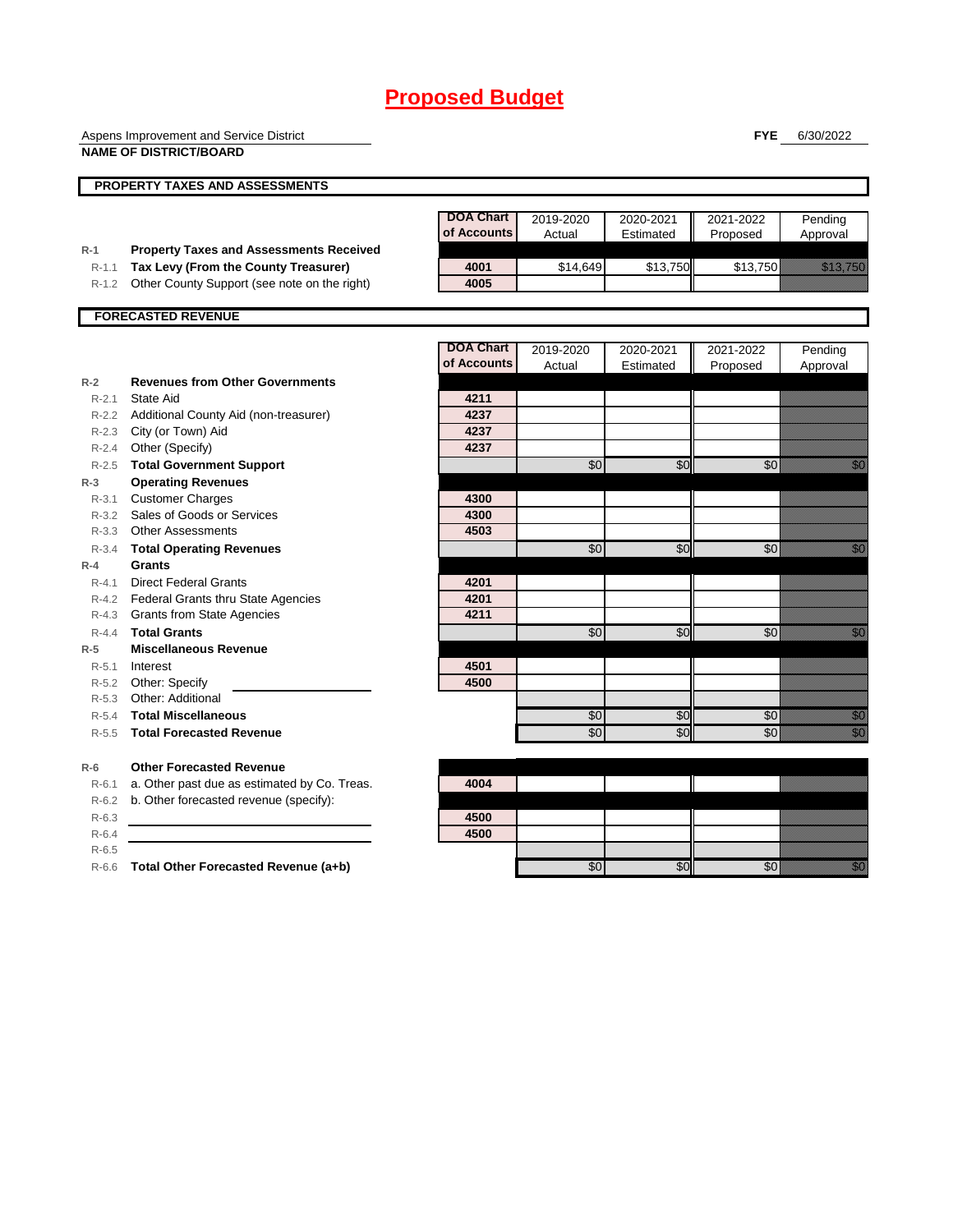### **CAPITAL OUTLAY BUDGET**

|           |                             | u nuuu |
|-----------|-----------------------------|--------|
| $E-1$     | <b>Capital Outlay</b>       |        |
| $E - 1.1$ | <b>Real Property</b>        | 6201   |
| $E - 1.2$ | Vehicles                    | 6210   |
| $E-1.3$   | <b>Office Equipment</b>     | 6211   |
| $E - 1.4$ | Other (Specify)             |        |
| $E - 1.5$ |                             | 6200   |
| $E-1.6$   |                             | 6200   |
| $E - 1.7$ |                             |        |
| $E-1.8$   | <b>TOTAL CAPITAL OUTLAY</b> |        |

|           |                             | <b>DOA Chart</b> | 2019-2020 | 2020-2021 | 2021-2022 | Pending                |
|-----------|-----------------------------|------------------|-----------|-----------|-----------|------------------------|
|           |                             | of Accounts      | Actual    | Estimated | Proposed  | Approval               |
|           | <b>Capital Outlay</b>       |                  |           |           |           |                        |
| $E - 1.1$ | <b>Real Property</b>        | 6201             | \$21,802  | \$10,000  | \$20,000  | <u> Karlingan Sara</u> |
| $E-1.2$   | Vehicles                    | 6210             |           |           |           |                        |
| $E - 1.3$ | Office Equipment            | 6211             |           |           |           |                        |
| $E-1.4$   | Other (Specify)             |                  |           |           |           |                        |
| $E-1.5$   |                             | 6200             |           |           |           |                        |
| $E-1.6$   |                             | 6200             |           |           |           |                        |
| $E - 1.7$ |                             |                  |           |           |           |                        |
| $E-1.8$   | <b>TOTAL CAPITAL OUTLAY</b> |                  | \$21,802  | \$10,000  | \$20,000  | <u> Karl Karl Sara</u> |
|           |                             |                  |           |           |           |                        |

### **ADMINISTRATION BUDGET**

|           |                                      | <b>DOA Chart</b> | 2019-2020 | 2020-2021          | 2021-2022     | Pending      |
|-----------|--------------------------------------|------------------|-----------|--------------------|---------------|--------------|
|           |                                      | of Accounts      | Actual    | Estimated          | Proposed      | Approval     |
| $E-2$     | <b>Personnel Services</b>            |                  |           |                    |               |              |
| $E - 2.1$ | Administrator                        | 7002             | \$935     | $\overline{$}$ 935 | $\sqrt{3935}$ | <u>i ka</u>  |
| $E - 2.2$ | Secretary                            | 7003             |           |                    |               |              |
| $E - 2.3$ | Clerical                             | 7004             |           |                    |               |              |
| $E - 2.4$ | Other (Specify)                      |                  |           |                    |               |              |
| $E - 2.5$ |                                      | 7005             |           |                    |               |              |
| $E-2.6$   |                                      | 7005             |           |                    |               |              |
| $E - 2.7$ |                                      |                  |           |                    |               |              |
| $E-3$     | <b>Board Expenses</b>                |                  |           |                    |               |              |
| $E - 3.1$ | Travel                               | 7011             |           |                    |               |              |
| $E - 3.2$ | Mileage                              | 7012             |           |                    |               |              |
| $E - 3.3$ | Other (Specify)                      |                  |           |                    |               |              |
| $E - 3.4$ |                                      | 7013             |           |                    |               |              |
| $E - 3.5$ |                                      | 7013             |           |                    |               |              |
| $E - 3.6$ |                                      |                  |           |                    |               |              |
| $E-4$     | <b>Contractual Services</b>          |                  |           |                    |               |              |
| $E - 4.1$ | Legal                                | 7021             |           |                    |               |              |
| $E-4.2$   | Accounting/Auditing                  | 7022             |           |                    |               |              |
| $E - 4.3$ | Other (Specify)                      |                  |           |                    |               |              |
| $E - 4.4$ |                                      | 7023             |           |                    |               |              |
| $E-4.5$   |                                      | 7023             |           |                    |               |              |
| $E - 4.6$ |                                      |                  |           |                    |               |              |
| $E-5$     | <b>Other Administrative Expenses</b> |                  |           |                    |               |              |
| $E - 5.1$ | <b>Office Supplies</b>               | 7031             |           |                    |               |              |
| $E - 5.2$ | Office equipment, rent & repair      | 7032             |           |                    |               |              |
| $E - 5.3$ | Education                            | 7033             |           |                    |               |              |
| $E - 5.4$ | Registrations                        | 7034             |           |                    |               |              |
| $E - 5.5$ | Other (Specify)                      |                  |           |                    |               |              |
| $E - 5.6$ |                                      | 7035             |           |                    |               |              |
| $E - 5.7$ |                                      | 7035             |           |                    |               |              |
| $E - 5.8$ |                                      |                  |           |                    |               |              |
| $E-6$     | <b>TOTAL ADMINISTRATION</b>          |                  | \$935     | \$935              | \$935         | a a an an t- |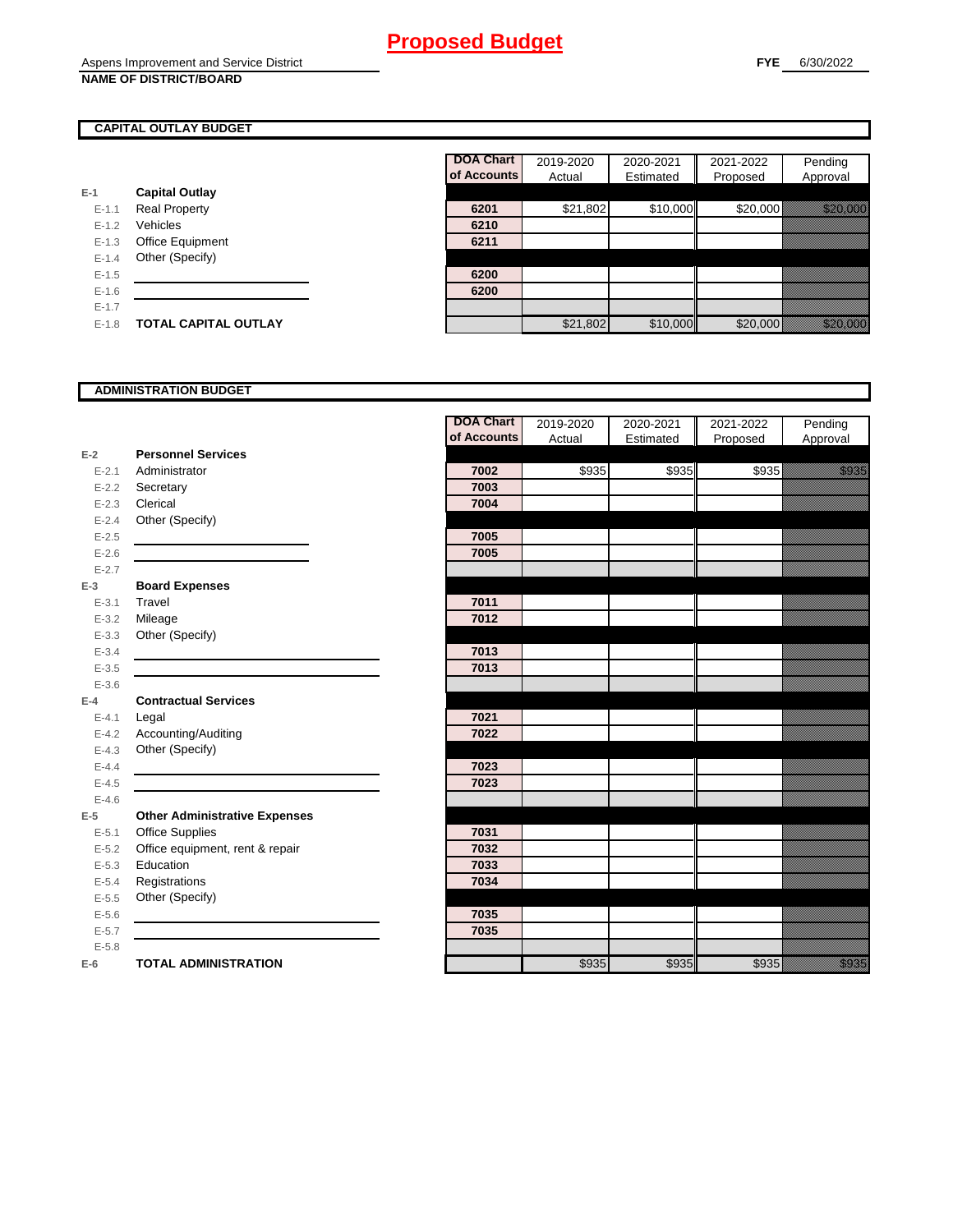Aspens Improvement and Service District

### **OPERATIONS BUDGET**

**E-7**

E-7.6 **E-8 Travel**

E-8.5 **E-9**

E-9.5 **E-10**

E-10.5 **E-11 Contractual Arrangements (List)** 

E-11.5 **E-12** 

|            |                                        | <b>DOA Chart</b><br>of Accounts | 2019-2020<br>Actual | 2020-2021<br>Estimated | 2021-2022<br>Proposed | Pending<br>Approval                                                                                               |
|------------|----------------------------------------|---------------------------------|---------------------|------------------------|-----------------------|-------------------------------------------------------------------------------------------------------------------|
| $E-7$      | <b>Personnel Services</b>              |                                 |                     |                        |                       |                                                                                                                   |
| $E - 7.1$  | Wages--Operations                      | 7202                            |                     |                        |                       |                                                                                                                   |
| $E - 7.2$  | Service Contracts                      | 7203                            |                     |                        |                       |                                                                                                                   |
| $E - 7.3$  | Other (Specify)                        |                                 |                     |                        |                       |                                                                                                                   |
| $E - 7.4$  |                                        | 7204                            |                     |                        |                       |                                                                                                                   |
| $E - 7.5$  |                                        | 7204                            |                     |                        |                       |                                                                                                                   |
| $E - 7.6$  |                                        |                                 |                     |                        |                       |                                                                                                                   |
| E-8        | <b>Travel</b>                          |                                 |                     |                        |                       |                                                                                                                   |
| $E - 8.1$  | Mileage                                | 7211                            |                     |                        |                       |                                                                                                                   |
| $E - 8.2$  | Other (Specify)                        |                                 |                     |                        |                       |                                                                                                                   |
| $E - 8.3$  |                                        | 7212                            |                     |                        |                       |                                                                                                                   |
| $E - 8.4$  |                                        | 7212                            |                     |                        |                       |                                                                                                                   |
| $E - 8.5$  |                                        |                                 |                     |                        |                       |                                                                                                                   |
| E-9        | <b>Operating supplies (List)</b>       |                                 |                     |                        |                       |                                                                                                                   |
| $E-9.1$    |                                        | 7220                            |                     |                        |                       |                                                                                                                   |
| $E - 9.2$  |                                        | 7220                            |                     |                        |                       |                                                                                                                   |
| $E - 9.3$  |                                        | 7220                            |                     |                        |                       |                                                                                                                   |
| $E - 9.4$  |                                        | 7220                            |                     |                        |                       |                                                                                                                   |
| $E-9.5$    |                                        |                                 |                     |                        |                       |                                                                                                                   |
| $E-10$     | <b>Program Services (List)</b>         |                                 |                     |                        |                       |                                                                                                                   |
| $E-10.1$   |                                        | 7230                            |                     |                        |                       |                                                                                                                   |
| $E-10.2$   |                                        | 7230                            |                     |                        |                       |                                                                                                                   |
| $E-10.3$   |                                        | 7230                            |                     |                        |                       |                                                                                                                   |
| $E-10.4$   |                                        | 7230                            |                     |                        |                       |                                                                                                                   |
| $E-10.5$   |                                        |                                 |                     |                        |                       |                                                                                                                   |
| $E-11$     | <b>Contractual Arrangements (List)</b> |                                 |                     |                        |                       |                                                                                                                   |
| $E - 11.1$ |                                        | 7400                            |                     |                        |                       |                                                                                                                   |
| $E - 11.2$ |                                        | 7400                            |                     |                        |                       |                                                                                                                   |
| $E-11.3$   |                                        | 7400                            |                     |                        |                       |                                                                                                                   |
| $E - 11.4$ |                                        | 7400                            |                     |                        |                       |                                                                                                                   |
| $E-11.5$   |                                        |                                 |                     |                        |                       |                                                                                                                   |
| E-12       | <b>Other operations (Specify)</b>      |                                 |                     |                        |                       |                                                                                                                   |
| $E-12.1$   |                                        | 7450                            |                     |                        |                       |                                                                                                                   |
| $E-12.2$   |                                        | 7450                            |                     |                        |                       |                                                                                                                   |
| $E-12.3$   |                                        | 7450                            |                     |                        |                       |                                                                                                                   |
| $E-12.4$   |                                        | 7450                            |                     |                        |                       |                                                                                                                   |
| $E-12.5$   |                                        |                                 |                     |                        |                       |                                                                                                                   |
| $E-13$     | <b>TOTAL OPERATIONS</b>                |                                 | $\overline{30}$     | \$0                    | $\overline{30}$       | en de la falsa<br>Maria de la falsa de la falsa de la falsa de la falsa de la falsa de la falsa de la falsa de la |
|            |                                        |                                 |                     |                        |                       |                                                                                                                   |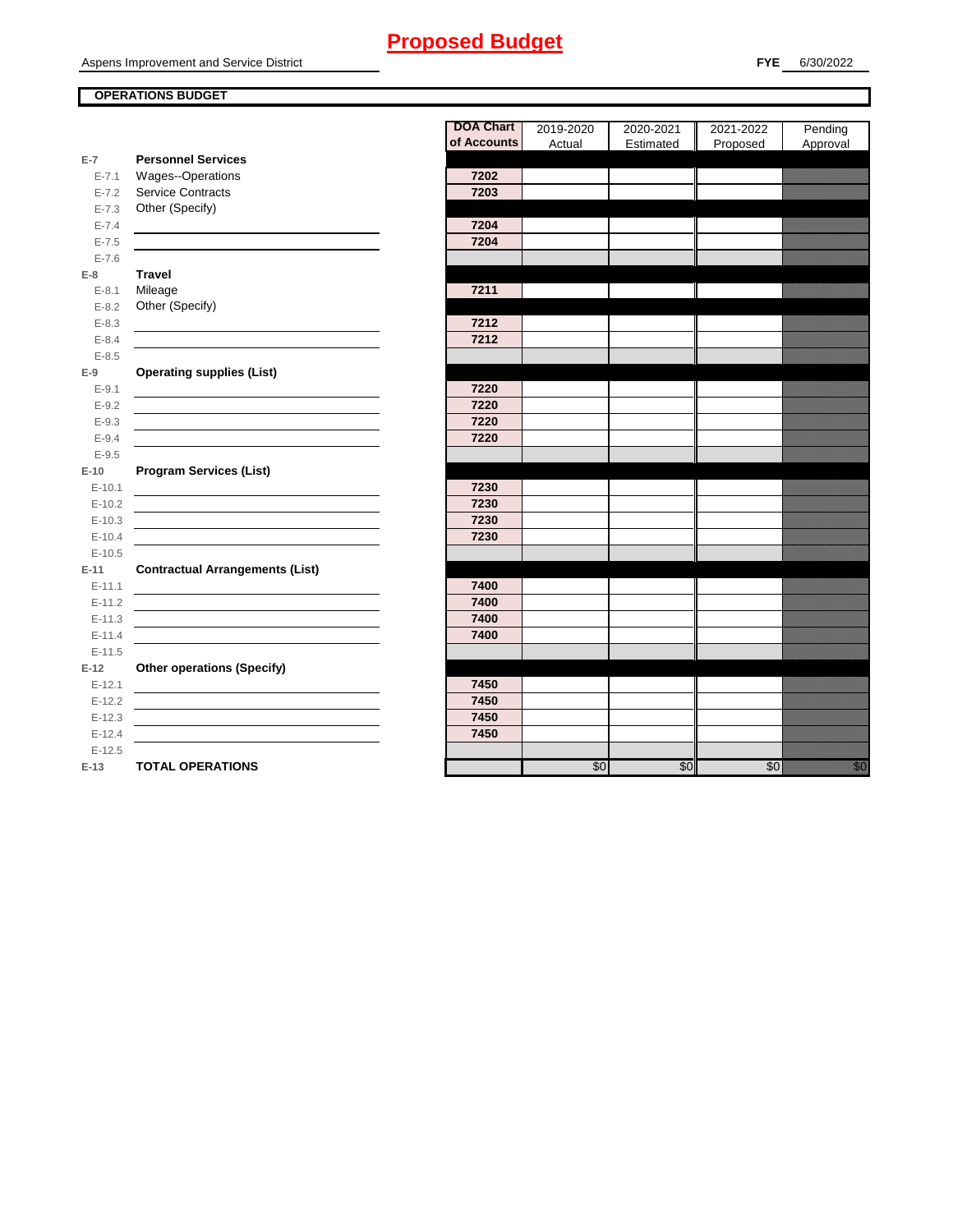Aspens Improvement and Service District

### **INDIRECT COSTS BUDGET**

|          |                              | <b>DOA Chart</b> | 2019-2020 | 2020-2021 | 2021-2022 | Pending                                                                                                                         |
|----------|------------------------------|------------------|-----------|-----------|-----------|---------------------------------------------------------------------------------------------------------------------------------|
|          |                              | of Accounts      | Actual    | Estimated | Proposed  | Approval                                                                                                                        |
| $E-14$   | Insurance                    |                  |           |           |           |                                                                                                                                 |
| $E-14.1$ | Liability                    | 7502             |           |           |           |                                                                                                                                 |
| $E-14.2$ | Buildings and vehicles       | 7503             |           |           |           |                                                                                                                                 |
| $E-14.3$ | Equipment                    | 7504             |           |           |           |                                                                                                                                 |
| $E-14.4$ | Other (Specify)              |                  |           |           |           |                                                                                                                                 |
| $E-14.5$ |                              | 7505             |           |           |           |                                                                                                                                 |
| $E-14.6$ |                              | 7505             |           |           |           |                                                                                                                                 |
| $E-14.7$ |                              |                  |           |           |           |                                                                                                                                 |
| $E-15$   | Indirect payroll costs:      |                  |           |           |           |                                                                                                                                 |
| $E-15.1$ | FICA (Social Security) taxes | 7511             |           |           |           |                                                                                                                                 |
| $E-15.2$ | <b>Workers Compensation</b>  | 7512             |           |           |           |                                                                                                                                 |
| $E-15.3$ | <b>Unemployment Taxes</b>    | 7513             |           |           |           |                                                                                                                                 |
| $E-15.4$ | Retirement                   | 7514             |           |           |           |                                                                                                                                 |
| $E-15.5$ | <b>Health Insurance</b>      | 7515             |           |           |           |                                                                                                                                 |
| $E-15.6$ | Other (Specify)              |                  |           |           |           |                                                                                                                                 |
| $E-15.7$ |                              | 7516             |           |           |           |                                                                                                                                 |
| $E-15.8$ |                              | 7516             |           |           |           |                                                                                                                                 |
| $E-15.9$ |                              |                  |           |           |           |                                                                                                                                 |
|          |                              |                  |           |           |           |                                                                                                                                 |
| $E-17$   | <b>TOTAL INDIRECT COSTS</b>  |                  | \$0       | \$0       | \$0       | en de la filo<br>Maria de la filòla del conte del conte del conte del conte del conte del conte del conte del conte del conte d |

### **DEBT SERVICE BUDGET**

| D-1 |  | <b>Debt Service</b> |
|-----|--|---------------------|
|-----|--|---------------------|

D-1.1 Principal

D-1.2 **Interest** 

D-1.3 **Fees** 

**D-2 TOTAL DEBT SERVICE** 

| <b>DOA Chart</b> | 2019-2020 | 2020-2021 | 2021-2022 | Pending  |
|------------------|-----------|-----------|-----------|----------|
| of Accounts      | Actual    | Estimated | Proposed  | Approval |
|                  |           |           |           |          |
| 6401             |           |           |           |          |
| 6410             |           |           |           |          |
| 6420             |           |           |           |          |
|                  |           |           |           |          |